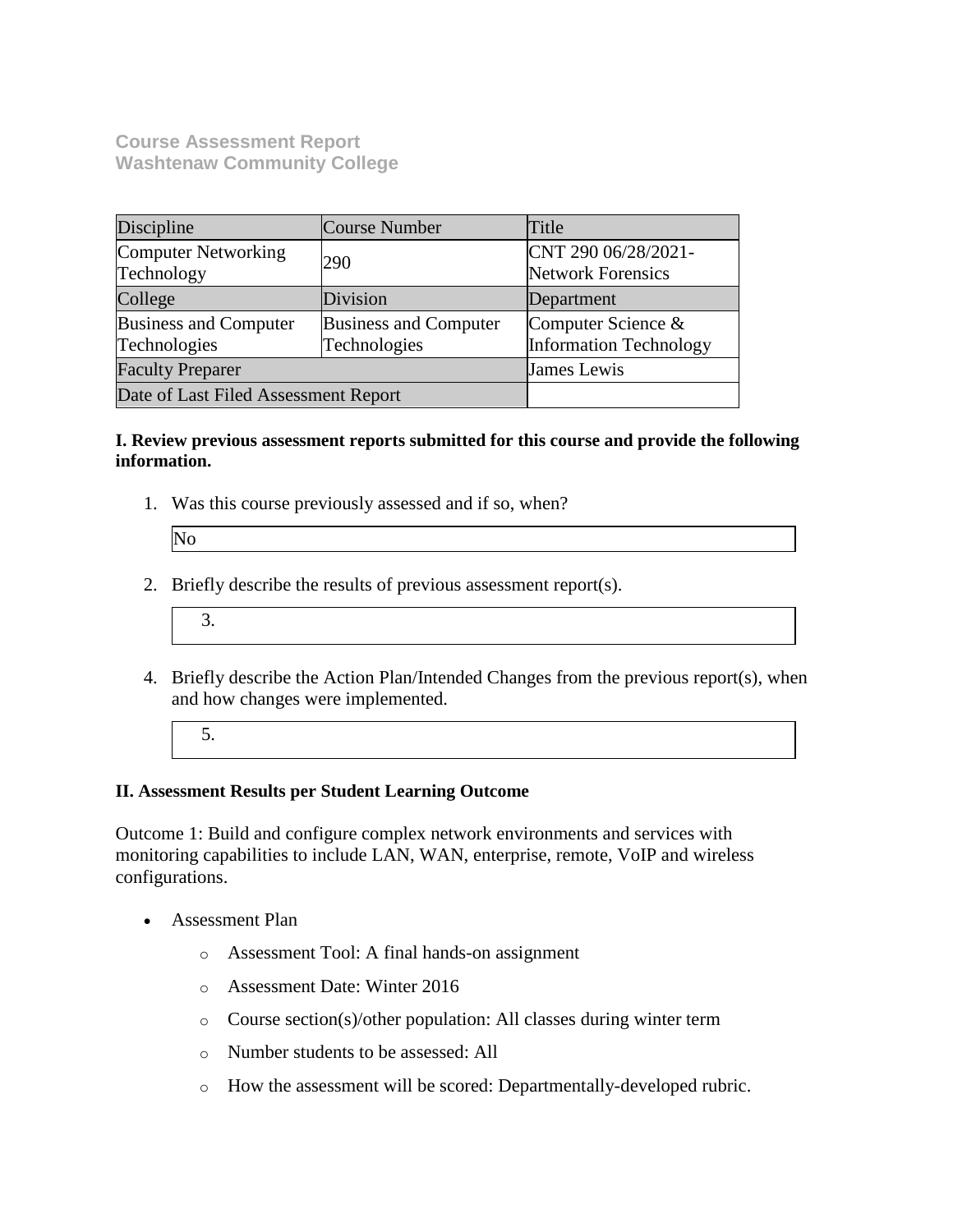- o Standard of success to be used for this assessment: 75% of the students will score 75% or higher on the project.
- o Who will score and analyze the data: Departmental faculty
- 1. Indicate the Semester(s) and year(s) assessment data were collected for this report.

| rall (indicate years below) below) | Winter (indicate years) | SP/SU (indicate years)<br>below) |
|------------------------------------|-------------------------|----------------------------------|
|                                    | 2021                    |                                  |

2. Provide assessment sample size data in the table below.

| # of students enrolled | # of students assessed |
|------------------------|------------------------|
|                        |                        |

3. If the number of students assessed differs from the number of students enrolled, please explain why all enrolled students were not assessed, e.g. absence, withdrawal, or did not complete activity.

The difference between assessed and enrolled is due to lack of attendance by a student.

4. Describe how students from all populations (day students on campus, DL, MM, evening, extension center sites, etc.) were included in the assessment based on your selection criteria.

Only the evening section was assessed. No other sections were offered.

5. Describe the process used to assess this outcome. Include a brief description of this tool and how it was scored.

Students were to build a final network based on previous modules, configure it for monitoring capability, then collect and analyze traffic information from the network while in use.

6. Briefly describe assessment results based on data collected for this outcome and tool during the course assessment. Discuss the extent to which students achieved this learning outcome and indicate whether the standard of success was met for this outcome and tool.

Met Standard of Success: No

This specific outcome was illustrated and explained during lecture presentation. Due to covid-19 restrictions, students did not have access to a complete laboratory environment. It is anticipated that this was an isolated occurrence.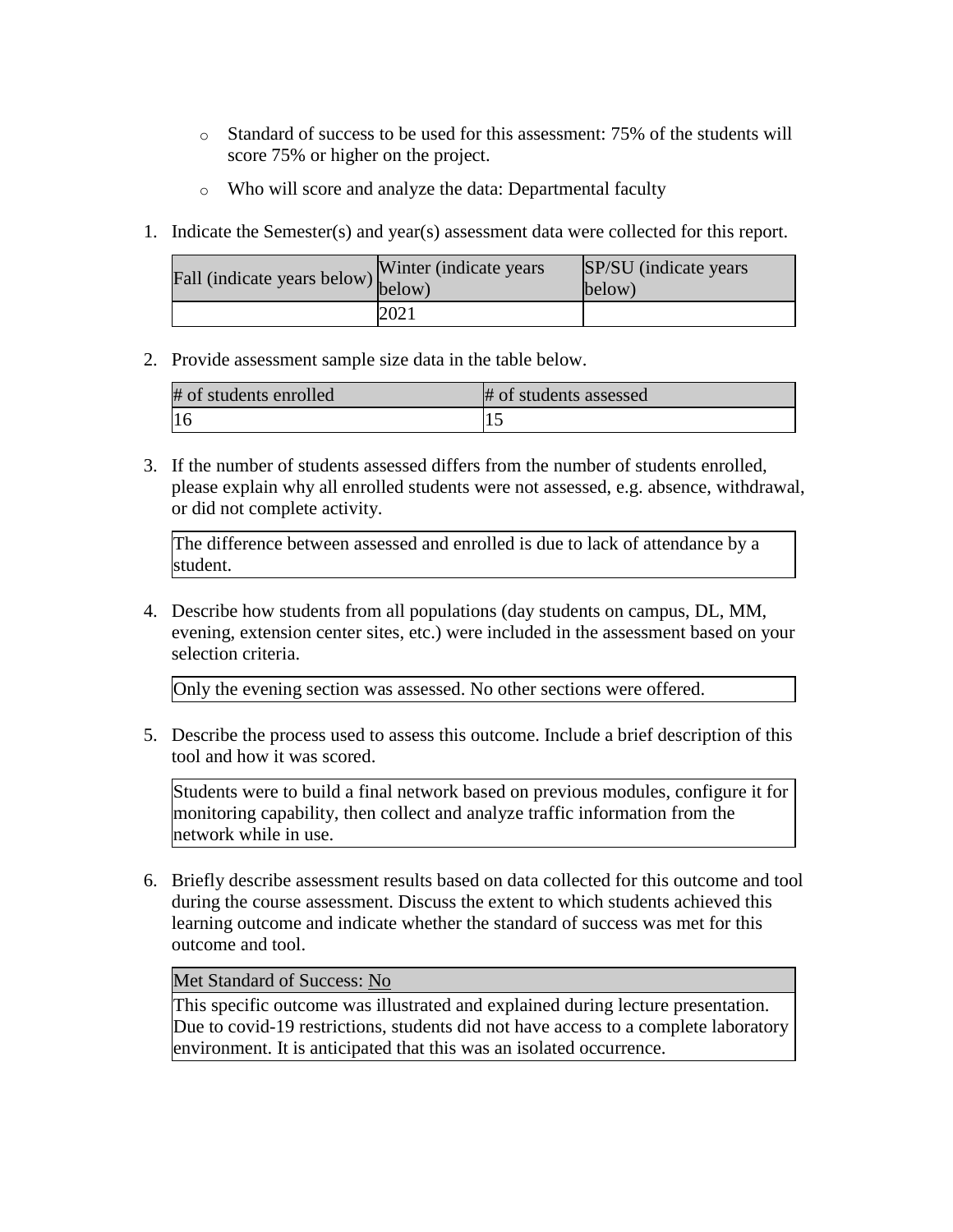7. Based on your interpretation of the assessment results, describe the areas of strength in student achievement of this learning outcome.

This is a difficult aspect of the assessment to report because all classroom / lecture / lab activity was delivered virtually. Most of the students demonstrated understanding of the material during lecture and at home exercises; however, it was difficult to determine the level of comprehension for those students who did not communicate during class time. The only thing I had to assess during these situations was whether they submitted a completed exercise or assignment.

8. Based on your analysis of student performance, discuss the areas in which student achievement of this learning outcome could be improved. If student met standard of success, you may wish to identify your plans for continuous improvement.

Student achievement can be improved with actual networks to build, conduct monitoring and analyze. This will be improved with availability of live equipment. Continuous improvement in this profession is constant. New tools, techniques, methodologies, etc. are being released every day and those that pertain to the profession of network forensics are and will be incorporated in future deliveries.

Outcome 1: Build and configure complex network environments and services with monitoring capabilities to include LAN, WAN, enterprise, remote, VoIP and wireless configurations.

- Assessment Plan
	- o Assessment Tool: Departmentally-developed written exam
	- o Assessment Date: Winter 2017
	- o Course section(s)/other population: All sections
	- o Number students to be assessed: All students
	- o How the assessment will be scored: Answer Key
	- o Standard of success to be used for this assessment: 75% of students will score 75% or higher on the exam.
	- o Who will score and analyze the data: Departmental faculty
- 1. Indicate the Semester(s) and year(s) assessment data were collected for this report.

| rall (indicate years below) below) | Winter (indicate years) | SP/SU (indicate years)<br>below) |
|------------------------------------|-------------------------|----------------------------------|
|                                    | 2021                    |                                  |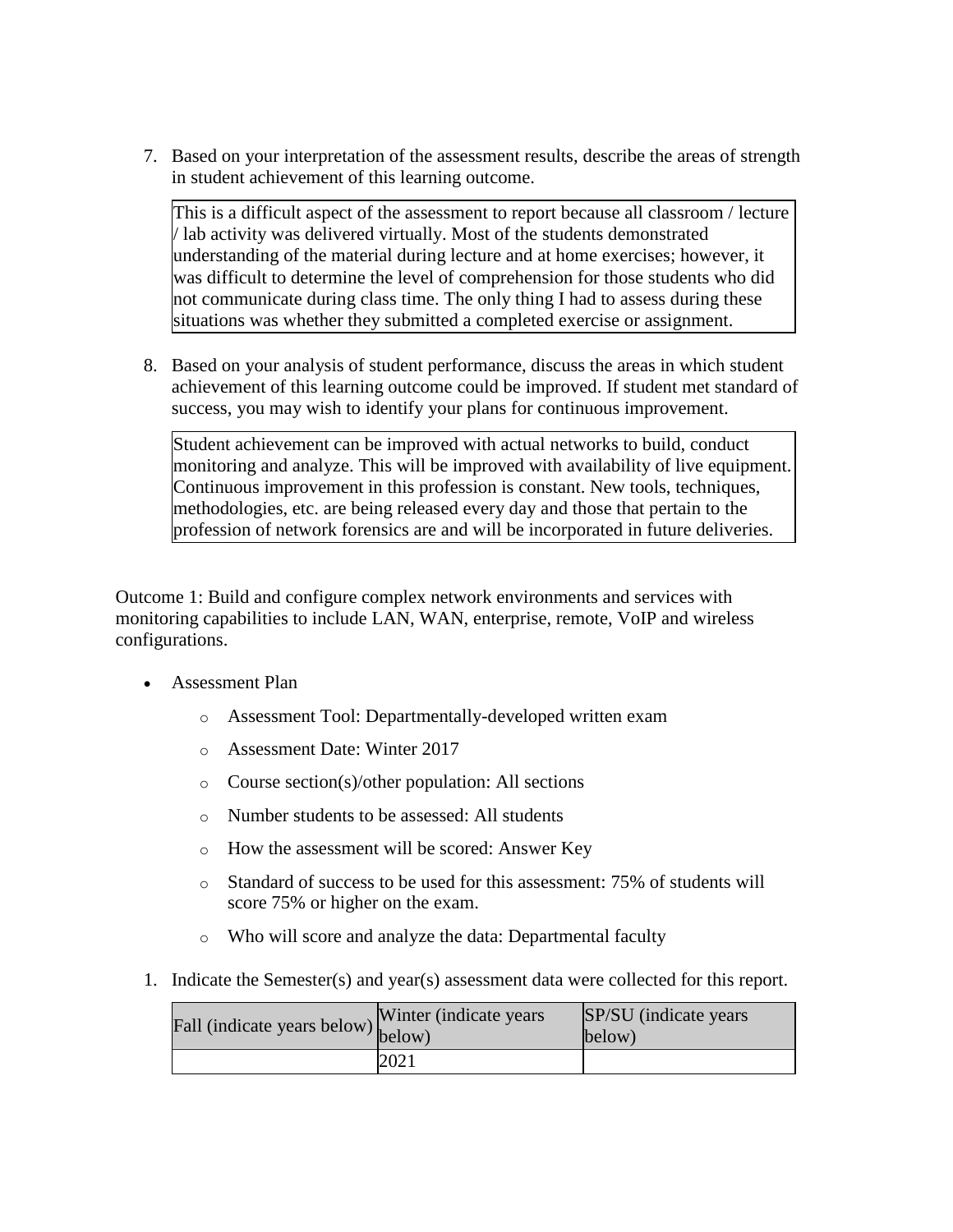2. Provide assessment sample size data in the table below.

| # of students enrolled | # of students assessed |
|------------------------|------------------------|
|                        |                        |

3. If the number of students assessed differs from the number of students enrolled, please explain why all enrolled students were not assessed, e.g. absence, withdrawal, or did not complete activity.

15 students were included in the assessment count due to one student not attending.

4. Describe how students from all populations (day students on campus, DL, MM, evening, extension center sites, etc.) were included in the assessment based on your selection criteria.

One section was assessed, the evening section. No other sections were offered.

5. Describe the process used to assess this outcome. Include a brief description of this tool and how it was scored.

This outcome could not be adequately assessed due to covid-19 restrictions. A fully configured local area network is required for completion.

6. Briefly describe assessment results based on data collected for this outcome and tool during the course assessment. Discuss the extent to which students achieved this learning outcome and indicate whether the standard of success was met for this outcome and tool.

Met Standard of Success: No

Data could not be collected for this written exam due to changes needed to accommodate teaching online. The test questions were based on configuring a LAN on a live network which students could not access. Additional assignments were used to deliver the content but the other evaluation methods didn't result in the needed data.

7. Based on your interpretation of the assessment results, describe the areas of strength in student achievement of this learning outcome.

This is a difficult aspect of the assessment to report because all classroom / lecture / lab activity was delivered virtually. Most of the students demonstrated understanding of the material during lecture and at home exercises; however, it was difficult to determine the level of comprehension for those students who did not communicate during class time. The only thing I had to assess during these situations was whether they submitted a completed exercise or assignment.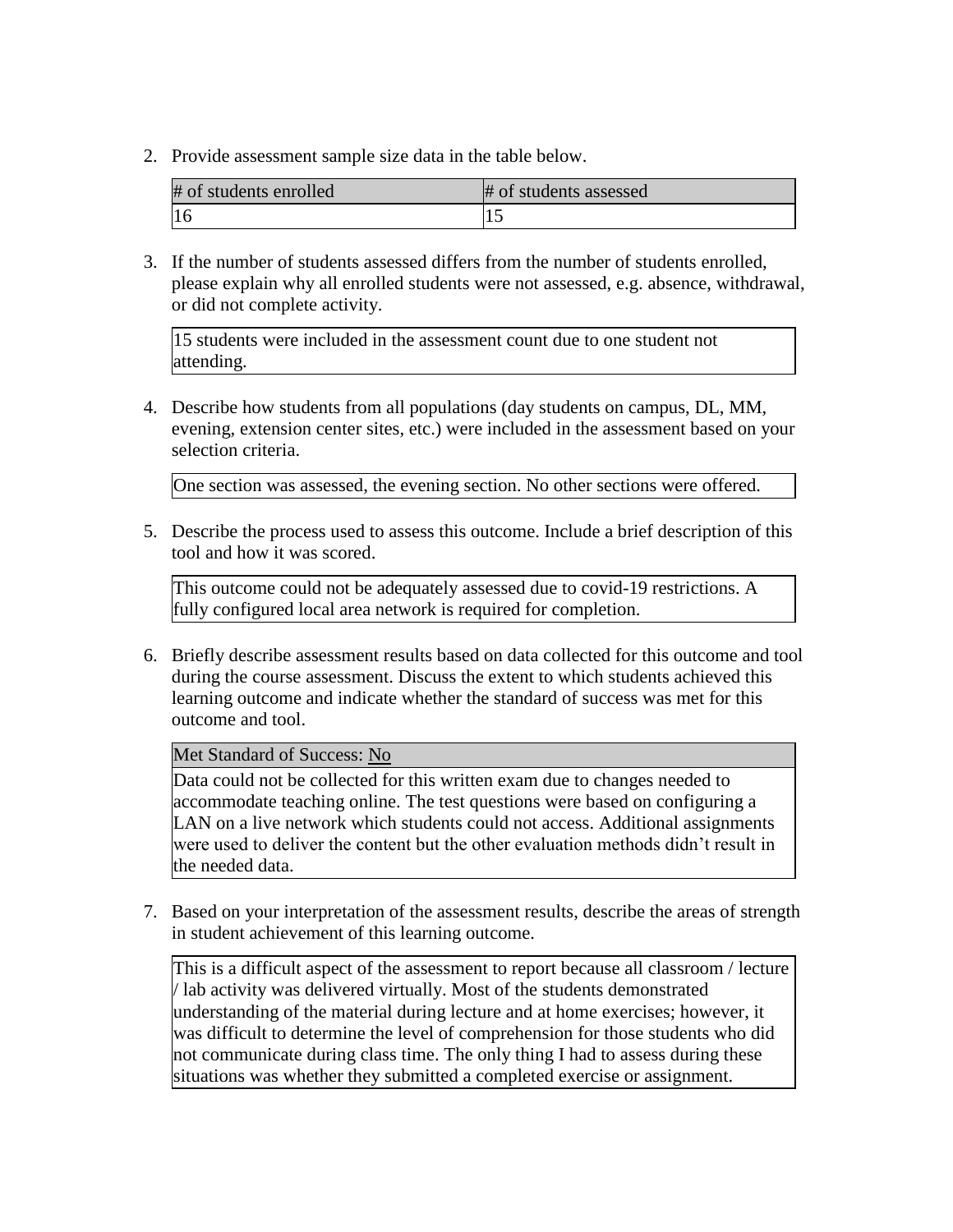8. Based on your analysis of student performance, discuss the areas in which student achievement of this learning outcome could be improved. If student met standard of success, you may wish to identify your plans for continuous improvement.

Student achievement can be improved with actual networks to build, conduct monitoring and analyze. This will be improved with availability of live equipment. Continuous improvement in this profession is constant. New tools, techniques, methodologies, etc. are being released every day and those that pertain to the profession of network forensics are and will be incorporated in future deliveries.

Outcome 2: Monitor and analyze a network and perform after-event analysis of a network attack and determine if it was successful, where it originated, and the consequences to the target system or device.

- Assessment Plan
	- o Assessment Tool: A final hands-on assignment
	- o Assessment Date: Winter 2016
	- o Course section(s)/other population: All classes during winter term
	- o Number students to be assessed: All
	- o How the assessment will be scored: Departmentally-developed rubric.
	- o Standard of success to be used for this assessment: 75% of the students will score 75% or higher on the project.
	- o Who will score and analyze the data: Departmental faculty
- 1. Indicate the Semester(s) and year(s) assessment data were collected for this report.

| Fall (indicate years below) below) | Winter (indicate years) | SP/SU (indicate years)<br>below) |
|------------------------------------|-------------------------|----------------------------------|
|                                    | 2021                    |                                  |

2. Provide assessment sample size data in the table below.

| # of students enrolled | # of students assessed |
|------------------------|------------------------|
| 16                     |                        |

3. If the number of students assessed differs from the number of students enrolled, please explain why all enrolled students were not assessed, e.g. absence, withdrawal, or did not complete activity.

Two students were not assessed due to lack of attendance. One student did not submit any responses to the assessment.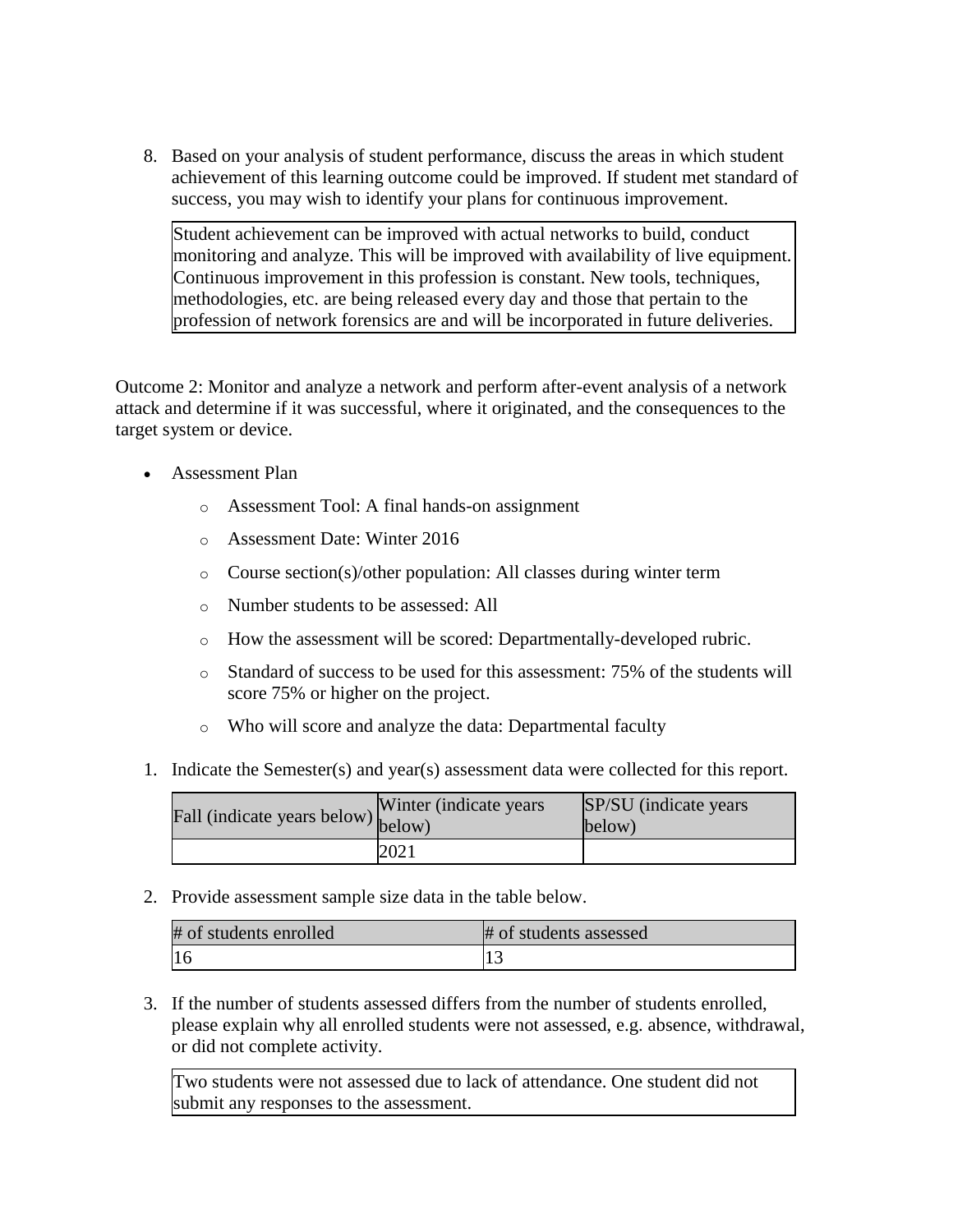4. Describe how students from all populations (day students on campus, DL, MM, evening, extension center sites, etc.) were included in the assessment based on your selection criteria.

Only the evening section was assessed. There were no other sections offered.

5. Describe the process used to assess this outcome. Include a brief description of this tool and how it was scored.

Assessment was conducted by providing the students with the topology of a complex enterprise network. Students were then provided with packet capture files (.pcap) from various parts of the network and they were asked to forensically examine each .pcap file and identify where in the network it originated.

6. Briefly describe assessment results based on data collected for this outcome and tool during the course assessment. Discuss the extent to which students achieved this learning outcome and indicate whether the standard of success was met for this outcome and tool.

Met Standard of Success: Yes

12 students successfully identified the correct originating locations of each provided .pcap file.

One student received 1/2 success rating on this assessment.

One student did not submit the response to the assessment and received a 0.

Two students failed this assessment due to lack of attendance.

12/13 (92.3%) of the students were completely successful in this specific assessment.

7. Based on your interpretation of the assessment results, describe the areas of strength in student achievement of this learning outcome.

Students overall did exceptionally well with forensic analysis of capture network traffic in a virtual environment. This was made possible with the provision of captured data by the instructor. Although the students were provided with instructor packet captures, this did give them the advantage of being able to focus more on their analysis as opposed to the tasks needed to set up monitoring methods and techniques. The majority of the students demonstrated that they could adapt to acquiring their own traffic captures in a relatively short period of time if they understood what they are supposed to do with them once they get them. Overall they demonstrated that during the class and final assessment.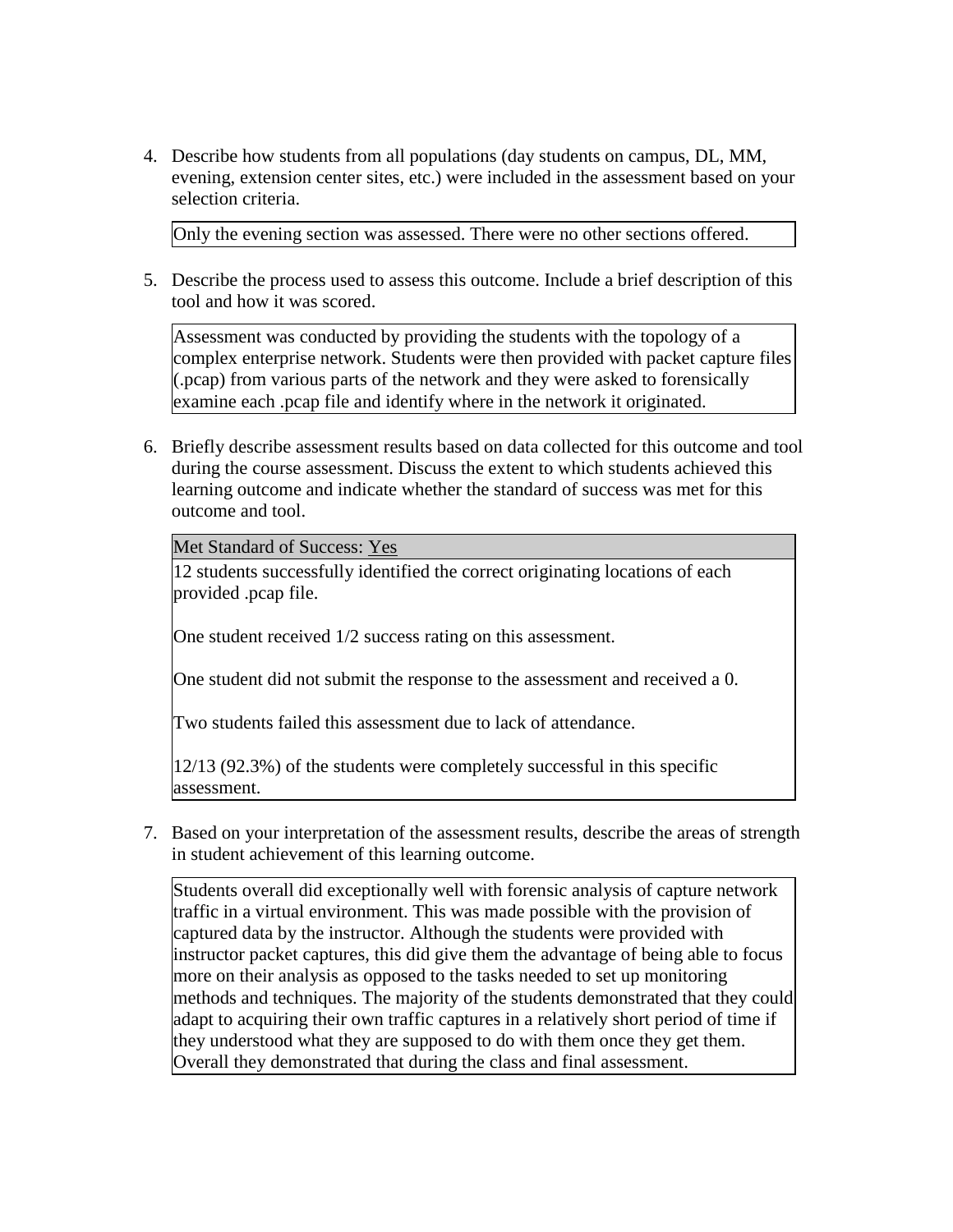8. Based on your analysis of student performance, discuss the areas in which student achievement of this learning outcome could be improved. If student met standard of success, you may wish to identify your plans for continuous improvement.

Achievement of this learning outcome will be improved by virtue of a live network to work with. Continuous improvement in this profession is a requirement because new tools, techniques and methods are being released each day and will be incorporated in future courses and materials.

Outcome 2: Monitor and analyze a network and perform after-event analysis of a network attack and determine if it was successful, where it originated, and the consequences to the target system or device.

- Assessment Plan
	- o Assessment Tool: Departmentally-developed written exam
	- o Assessment Date: Winter 2017
	- o Course section(s)/other population: All sections
	- o Number students to be assessed: All students
	- o How the assessment will be scored: Answer Key
	- o Standard of success to be used for this assessment: 75% of students will score 75% or higher on the exam.
	- o Who will score and analyze the data: Departmental faculty
- 1. Indicate the Semester(s) and year(s) assessment data were collected for this report.

|  | r'all (indicate years below) below) | Winter (indicate years) | <b>SP/SU</b> (indicate years) |
|--|-------------------------------------|-------------------------|-------------------------------|
|  |                                     |                         | below)                        |
|  |                                     | 2021                    |                               |

2. Provide assessment sample size data in the table below.

| # of students enrolled | # of students assessed |
|------------------------|------------------------|
| 16                     |                        |

3. If the number of students assessed differs from the number of students enrolled, please explain why all enrolled students were not assessed, e.g. absence, withdrawal, or did not complete activity.

One student stopped attending class early in the term. Two students were absent on the day of the assessment.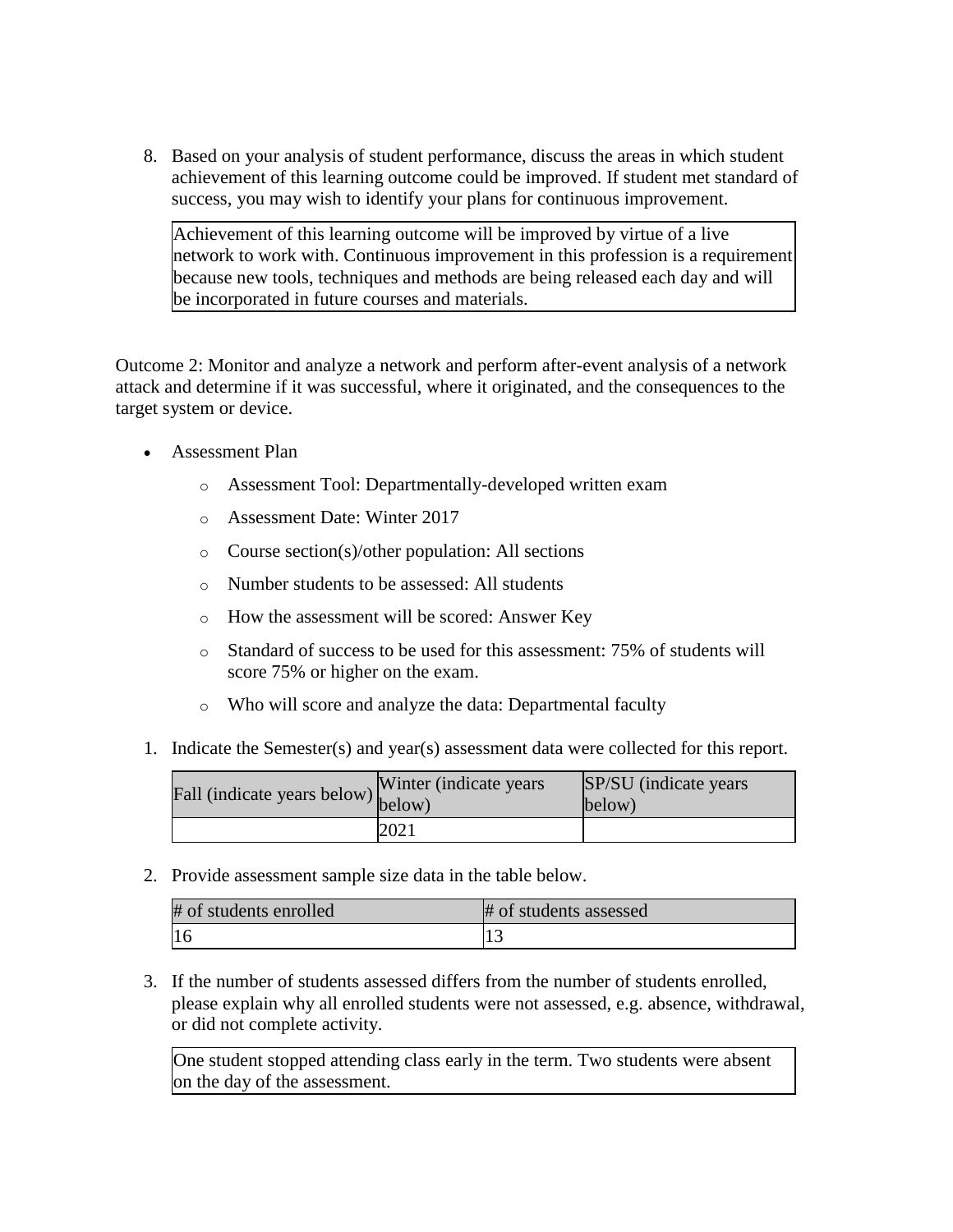4. Describe how students from all populations (day students on campus, DL, MM, evening, extension center sites, etc.) were included in the assessment based on your selection criteria.

Only one section was offered, the evening section.

5. Describe the process used to assess this outcome. Include a brief description of this tool and how it was scored.

The tool used was a document for the student to answer questions specifically pertaining to their forensic analysis of the .pcap files they were provided for the hand-on portion of their final examination. There were five .pcap files analyzed.

6. Briefly describe assessment results based on data collected for this outcome and tool during the course assessment. Discuss the extent to which students achieved this learning outcome and indicate whether the standard of success was met for this outcome and tool.

Met Standard of Success: Yes

This outcome was assessed virtually as the students did not have access to a live network due to covid-19 restrictions. This was an acceptable substitution for a live environment in view of the circumstances.

13 students were assessed.

12/13 students (92.3%) were 100% accurate in their forensic examination of provided .pcap files

2 students were absent.

1 student received 1/2 credit.

7. Based on your interpretation of the assessment results, describe the areas of strength in student achievement of this learning outcome.

Students overall did exceptionally well with forensic analysis of capture network traffic in a virtual environment. This was made possible with the provision of captured data by the instructor. Although the students were provided with instructor packet captures, this did give them the advantage of being able to focus more on their analysis as opposed to the tasks needed to set up monitoring methods and techniques. The majority of the students demonstrated that they could adapt to acquiring their own traffic captures in a relatively short period of time if they understood what they are supposed to do with them once they get them. Overall they demonstrated that during the class and final assessment.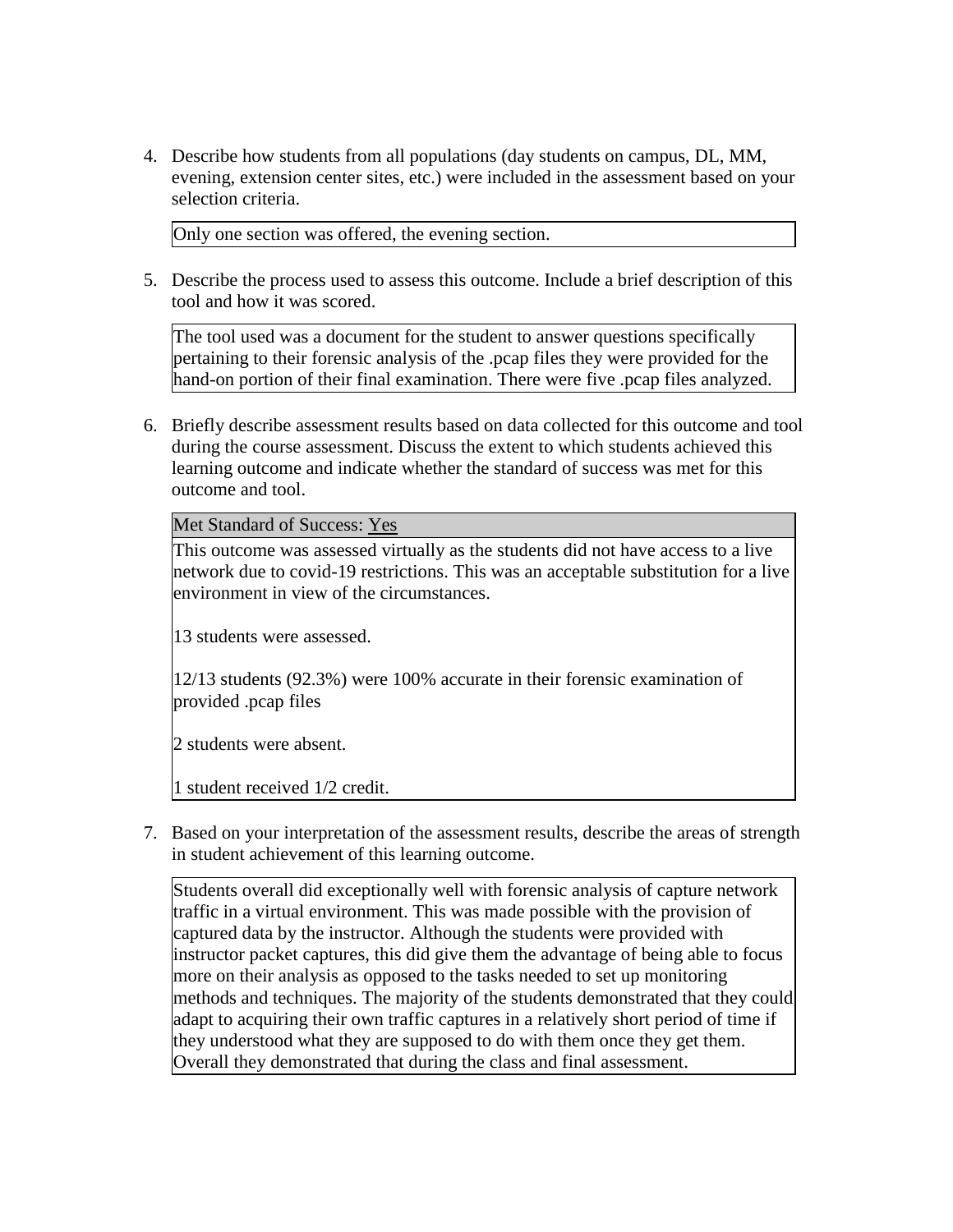8. Based on your analysis of student performance, discuss the areas in which student achievement of this learning outcome could be improved. If student met standard of success, you may wish to identify your plans for continuous improvement.

Achievement of this learning outcome will be improved by virtue of a live network to work with. Continuous improvement in this profession is a requirement because new tools, techniques and methods are being released each day and will be incorporated in future courses and materials.

## **III. Course Summary and Intended Changes Based on Assessment Results**

1. Based on the previous report's Intended Change(s) identified in Section I above, please discuss how effective the changes were in improving student learning.

No previous report available. This is the first time this course has been offered.

2. Describe your overall impression of how this course is meeting the needs of students. Did the assessment process bring to light anything about student achievement of learning outcomes that surprised you?

This could not be accurately assessed due to the course being designed for a F2F laboratory environment, however, the intensity of this course brought to light to the students the knowledge depth in networking as many students acknowledged.

3. Describe when and how this information, including the action plan, was or will be shared with Departmental Faculty.

This information will be shared with faculty in the department.

4.

Intended Change(s)

| <b>Intended Change</b>                                                                    | Description of the<br>change                                                                                                                    | Rationale                                                                                                                                        | Implementation<br>Date |
|-------------------------------------------------------------------------------------------|-------------------------------------------------------------------------------------------------------------------------------------------------|--------------------------------------------------------------------------------------------------------------------------------------------------|------------------------|
| <b>Course Materials</b><br>$(e.g. \text{textbooks},$<br>handouts, on-line<br>ancillaries) | Three of the current<br>21 modules will be<br>revised.<br>One module will<br>include a new<br>forensic analysis<br>tool with<br>demonstrations. | This is the first time<br>this course has been<br>offered in this<br>format. The above<br>enhancements are<br>the results of<br>lessons learned. | 2021                   |